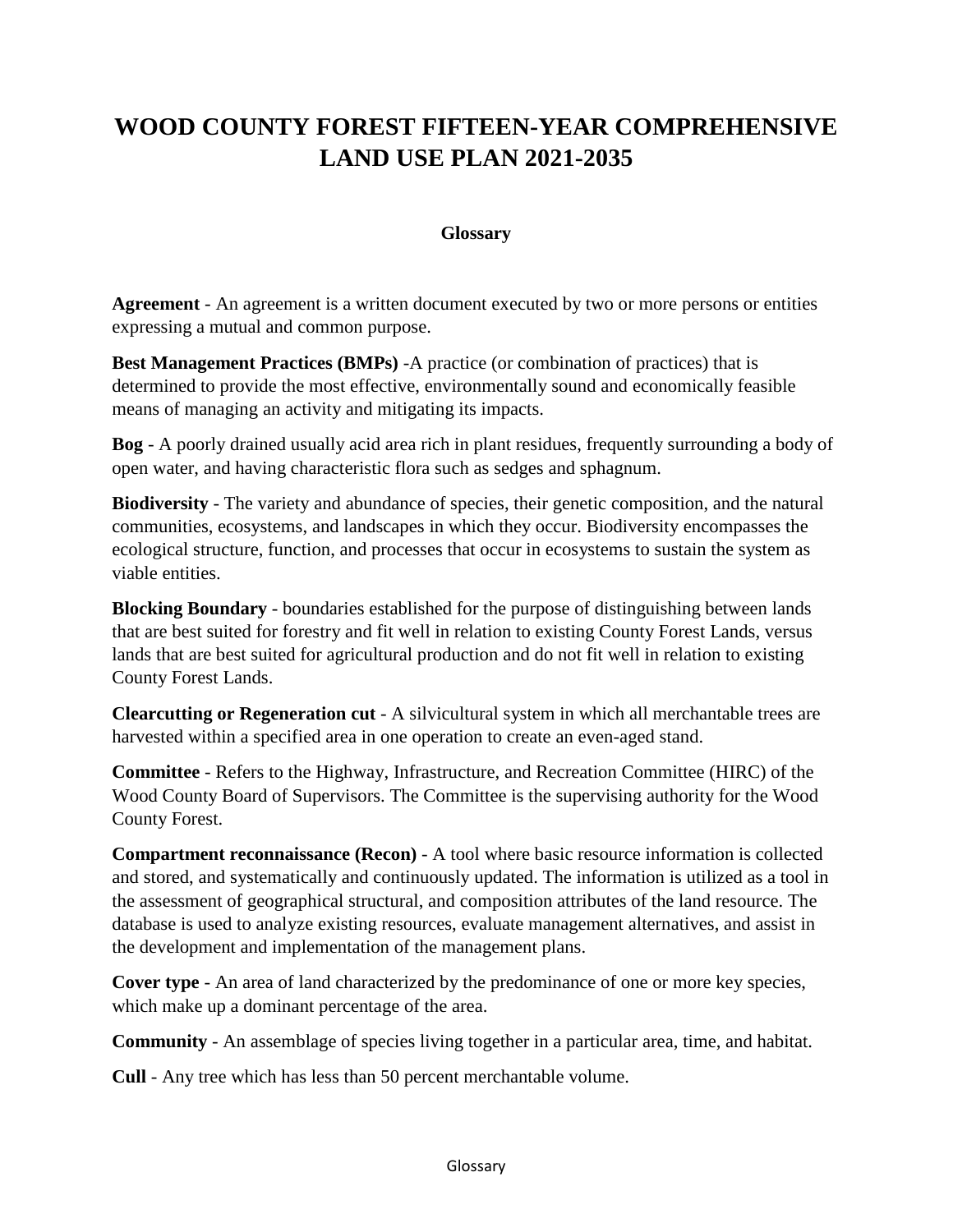**Cultural Cutting, Cultural Activity** - The manipulation of vegetation to meet objectives of controlling stand composition or structure, such as site improvement, forest tree improvement, increased regeneration, increased growth, or measures to control insects and disease.

**Den tree** - A standing tree, live or dead, with one or more cavities suitable for use by wildlife for shelter, nesting, or the rearing of young.

**DNR** - Wisconsin Department of Natural Resources.

**Easements** - A right that entitles the casement owner the use of the land of another for a special purpose not inconsistent with the general property rights of the owner.

**Ecological Landscapes** - Distinguished land areas different from one another in ecological characteristics. A combination of physical and biological factors, including climate, geology, topography, soils, water and vegetation, are used in the distinguishing.

**Ecosystem** -A spatially explicit, relatively homogeneous unit of the earth that includes all interacting organisms and components of the abiotic environment within its boundaries note: an ecosystem can be of any size, e.g. a log, pond, field, forest, or the earth's biosphere.

**Ecosystem management** - Management guided by explicit goals, executed by policies, protocols, and practices, and made adaptable by monitoring and research based on the best understanding of ecological interactions and processes necessity to sustain ecosystem composition, structure, and function over the long term.

**Fen** - A highly restricted type of wet prairie that supports an unusually specialized flora. It forms on wet to moist and often peaty, calcareous soils that have developed over a diffuse groundwater discharge area that is often under artesian pressure.

**Forest compartment** - A subdivision of a forest property with easily defined boundaries such as rivers, lakes, and roads. Compartments are established for forest management purposes, most notably forest reconnaissance. They may vary in size from a hundred acres to more than a thousand.

**Forest Fragmentation, Habitat Fragmentation** - The process by which a landscape is broken into small islands of forest within a mosaic of other forms of land use or ownership.

**Forest habitat classification system** - The habitat type system is a natural classification system for forest communities and the sites on which they develop. It utilizes systematic interpretation of total flora of a site with emphasis on understory species. A habitat type, as a basic classification unit, is characterized by a distinct combination of species (association) that reflects the ecological sum of the environmental factors operating upon that site. All sites that support (or are capable of supporting) a particular plant association, regardless of how physically different they may appear, are considered to be equivalent and represent the same habitat type.

**Forest Reconnaissance (Recon)** - A tool where basic resource information is collected and stored, and systematically and continuously updated. The information is utilized as a tool in the assessment of geographical, structural, and compositional attributes of the land resource. The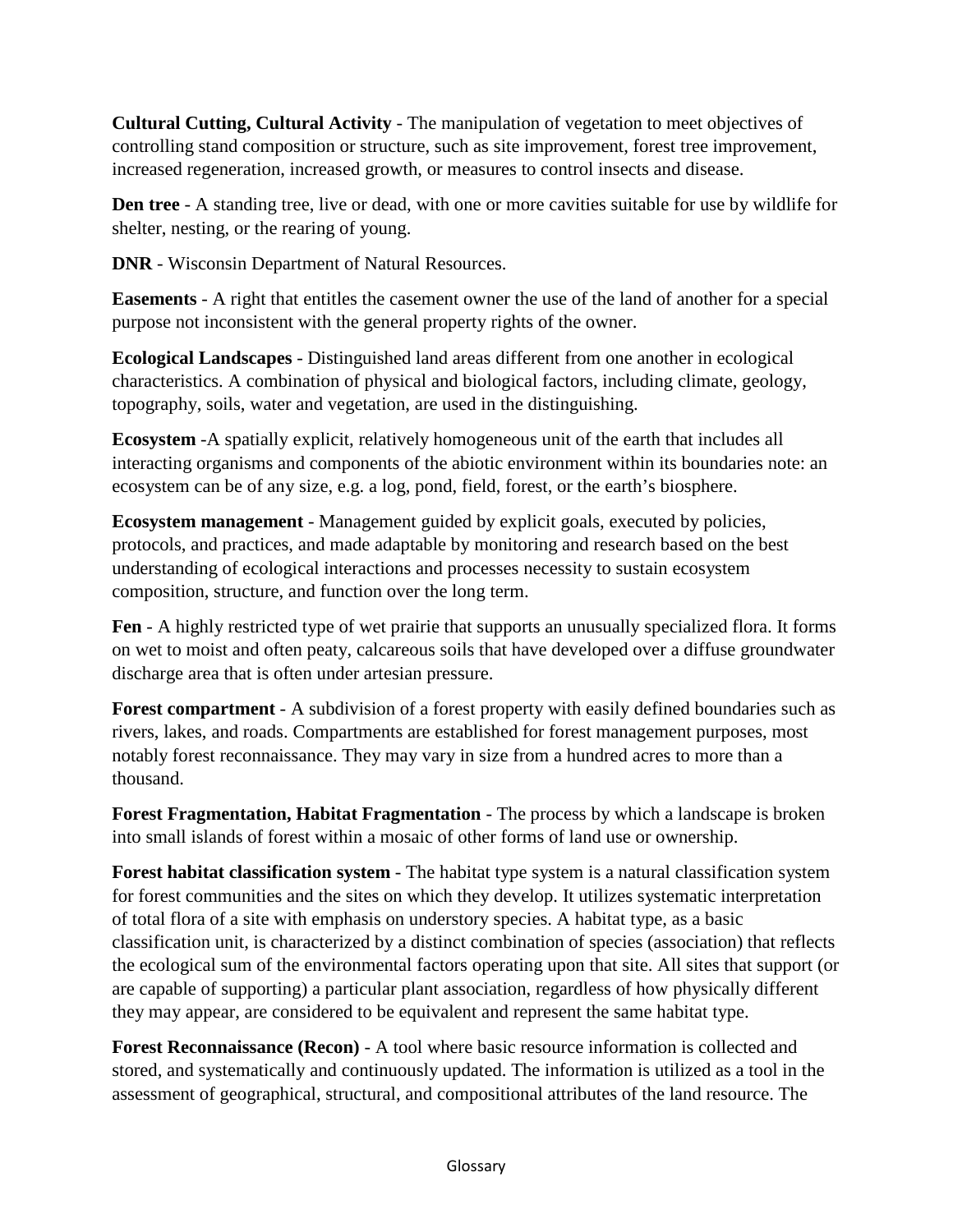database is used to analyze existing resources, evaluate management alternatives, and assist in the development and implementation of the management plans.

**Geographic information system (GIS)** - An organized collection of computer hardware, software, geographic and descriptive data, personnel knowledge, and procedures designed to efficiently capture, store, update, manipulate, analyze, report, and display the forms of geographically referenced information and descriptive information.

**Global Positioning System (GPS)** - A system of electronic surveying technology utilizing satellites to determine location on the earth.

**Habitat** - The place, natural or otherwise, (including climate, food, cover, and water) where an animal, plant, or population naturally or normally lives and develops.

**Hydrophytic** - Plants that grow partially or wholly in water or in soils too waterlogged for other plants to survive.

**Integrated Resource Management** - The simultaneous consideration of ecological, physical economic, and social impacts of lands, waters, and resources in developing and implementing multiple-use, sustained-yield management.

**Integrated Pest Management (IPM)** - The maintenance of destructive agents, including insects, at tolerable levels, by the planned use of a variety of preventive, suppressive, or regulatory tactics and strategies that are ecologically and economically efficient and socially acceptable.

**Irrevocable Letter of Credit** - An irrevocable engagement by a bank, at the request of a customer, that the issuer will honor drafts or other demands for payment.

**Lease** - A lease is a written document, which grants use of real property and/or improvements to another party for a specified period in exchange for money or other considerations.

**Management** - The process of implementing goals and objectives using active and passive techniques.

**Management Compartment** - A subdivision of a forest property with easily defined boundaries such as rivers, lakes, and roads. Compartments are established for forest management purposes, most notably forest reconnaissance. They may vary in size from a hundred acres to more than a thousand.

**Marsh** - A wetland usually characterized by grasses or cattails.

**National Hierarchical Framework of Ecological Units** - The National Hierarchical Framework of Ecological Units (NHFEU) is a hierarchical ecological land classification system. Ecological units are identified and differentiated based on unique combinations of physical and biological characteristics, which may include climate, geology, geomorphology, soils, hydrology, or potential natural vegetation.

**Native** - Indigenous to the area or region.

**Old Growth** - The (usually) late successional stage of forest development.